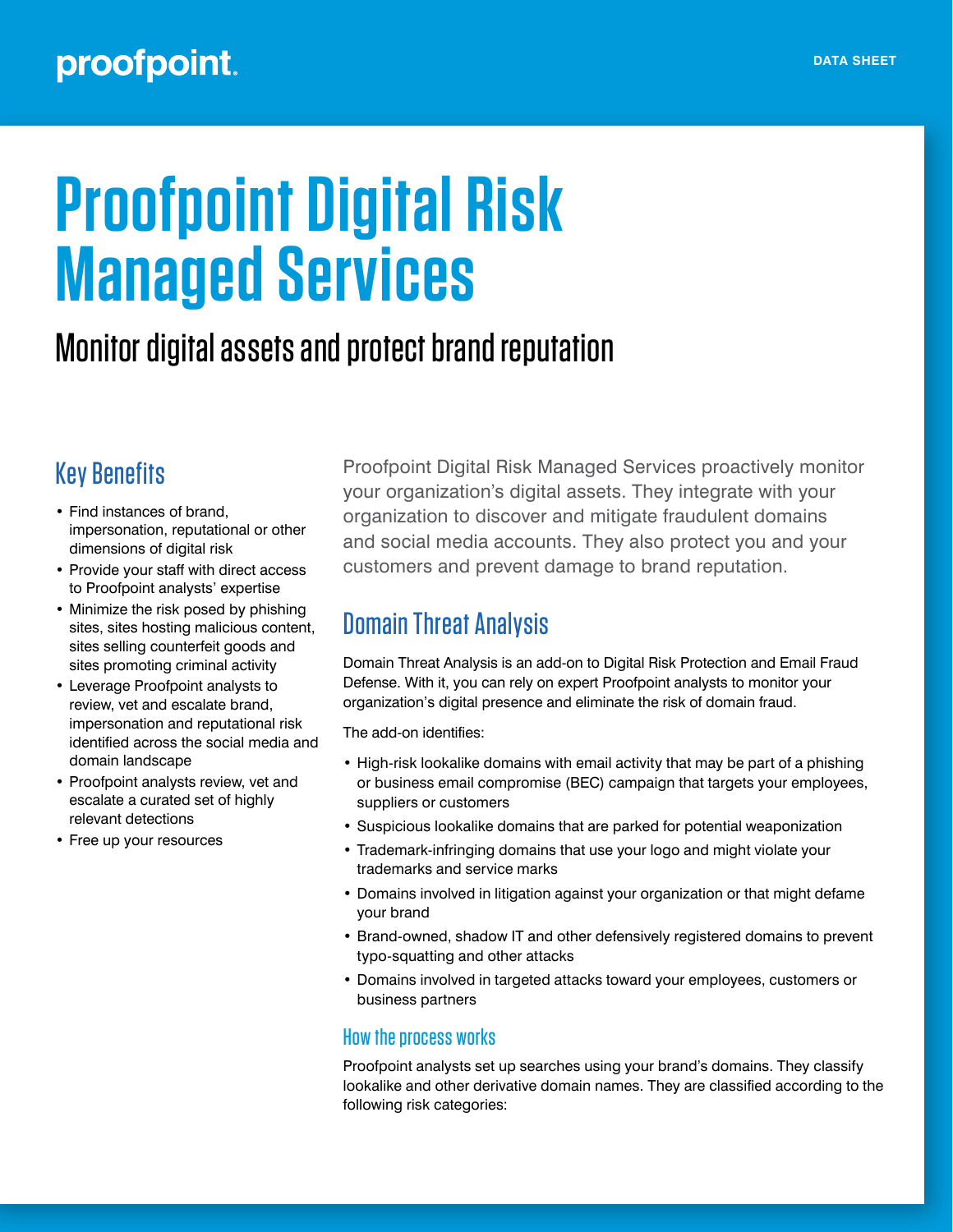



- **• Corporate Review.** Domains named similar to domains owned by the customer that share some media, logos or other brand elements with the customer's domains. They are not deemed to be a risk. And they need customer review for legitimacy and to confirm ownership.
- **• High Risk.** Domains named similar to domains owned by the customer that may use the customer's logos, colors, names or other brand elements to impersonate the customer's organization in malicious ways or have evidence of suspicious email or web activity.
- **• Low Risk.** Domains named similar to domains owned by the customer that don't fall into other categories. They may use the customer's brand name or other lookalike elements. Such domains don't represent significant risk at the time of review. However, they may become high risk in time.

## Virtual Takedown Service

Proofpoint Virtual Takedown is an optional add-on to Digital Risk Protection and Email Fraud Defense. It lets you submit malicious domains seamlessly. These domains include thise engaged in:

- Phishing
- Propagation of malware
- Counterfeit goods storefronts
- Criminal activity, including BEC attacks

It integrates with a wide array of:

- ISPs
- Devices
- Web services
- Security products

Apps, services and infrastructure that subscribe to these blocklists may render the domains inaccessible at the web, DNS or SMTP levels. When successful, the users can't access the web content or receive email from the blocked domain.

Virtual Takedown is an ideal pre-takedown measure. It allows fast mitigation of risks before you go through an expensive and time-consuming traditional takedown process.

## Managed Social Fraud Classification

With the Managed Social Fraud Classification service, our analysts work with you continuously to identify and monitor risky social media accounts. We can use our own classification taxonomy or the customer's taxonomy to detect accounts that are fraudulent or impersonate the company's social media account. So, with this service, you don't have to use your resources.

#### How the process works

Our analysts classify and escalate discovered accounts according to the following risk categories:

- **• High Risk.** Social media accounts that use the customer's logos, colors, names or other brand elements to impersonate the customer's organization in a malicious way.
- **• Low Risk.** Social media accounts don't fall into any of the other categories, but use the customer's brand elements or accounts set up by fans. These accounts may become high risk over time.
- **• Corporate Review.** Social media accounts that share some media, logos or other brand elements with the authorized customer accounts, but are not deemed to be a risk and require customer review for legitimacy.